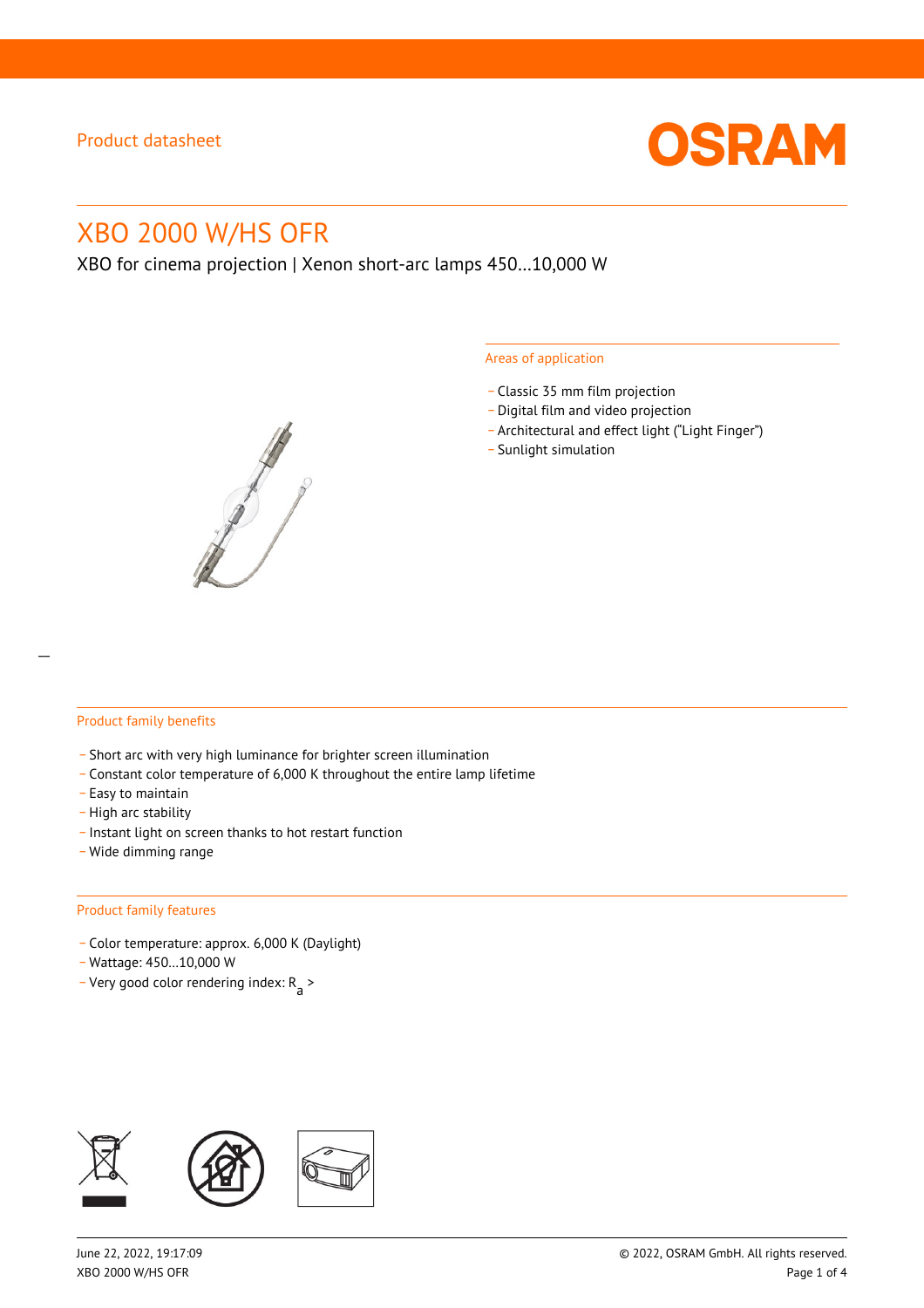### Technical data

## **Electrical data**

| <b>Nominal current</b> | 80 A      |
|------------------------|-----------|
| Current control range  | 5085A     |
| Nominal wattage        | 2000.00 W |
| Nominal voltage        | 24.0 V    |

### **Dimensions & weight**



| <b>Diameter</b>                             | $60.0$ mm        |
|---------------------------------------------|------------------|
| Length                                      | 342.0 mm         |
| Length with base excl. base pins/connection | 302.00 mm        |
| Light center length (LCL)                   | 145.0 mm $^{1}$  |
| Electrode gap cold                          | $5.0 \text{ mm}$ |
| <b>Product weight</b>                       | 490.00 g         |
| Cable length                                | 300.0            |

1) Distance from end of base to tip of electrode (cold)

#### **Temperatures & operating conditions**

| Max. permitted ambient temp. pinch point | 230 °C |
|------------------------------------------|--------|

#### **Lifespan**

| Lifespan | 2400 h |
|----------|--------|

#### **Additional product data**

| Base anode (standard designation)   | SFaX27-9.5                                               |  |  |
|-------------------------------------|----------------------------------------------------------|--|--|
| Base cathode (standard designation) | SFa27-7.9                                                |  |  |
| <b>Product remark</b>               | $H =$ Suitable for horizontal burning position/S = Short |  |  |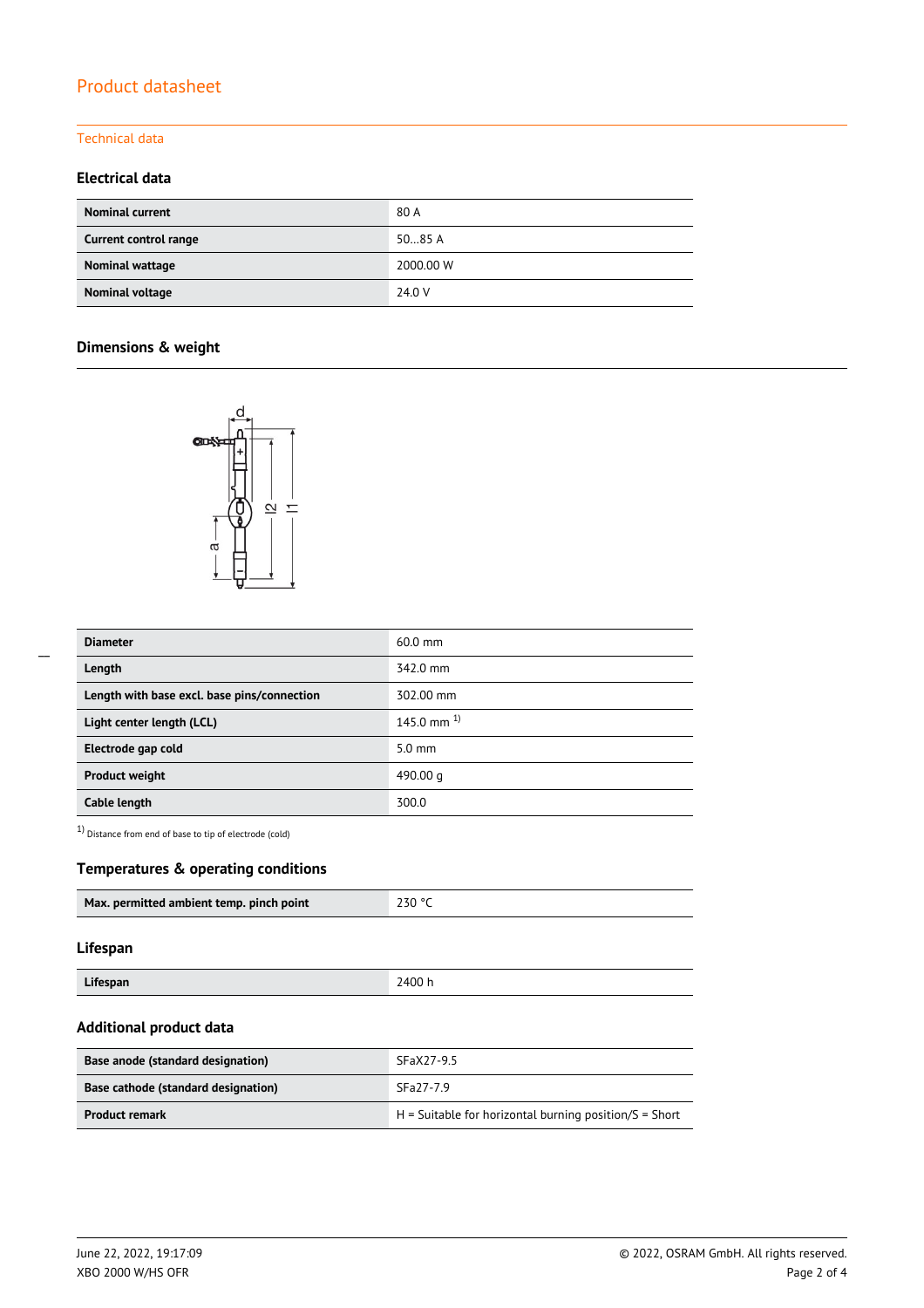# **Capabilities**

| Cooling                 | Forced $1$    |
|-------------------------|---------------|
| <b>Burning position</b> | $s30/p30^{2}$ |

 $1$ Vertical and horizontal  $\,$ 

2) For vertical burning position: anode (+) on top

#### **Environmental information**

| Information according Art. 33 of EU Regulation (EC) 1907/2006 (REACh) |                                                                                                      |  |  |
|-----------------------------------------------------------------------|------------------------------------------------------------------------------------------------------|--|--|
| <b>Date of Declaration</b>                                            | 28-01-2022                                                                                           |  |  |
| <b>Primary Article Identifier</b>                                     | 4008321081360   4062172030359                                                                        |  |  |
| Candidate List Substance 1                                            | Lead                                                                                                 |  |  |
| CAS No. of substance 1                                                | 7439-92-1                                                                                            |  |  |
| <b>Safe Use Instruction</b>                                           | The identification of the Candidate List substance is<br>sufficient to allow safe use of the article |  |  |
| Declaration No. in SCIP database                                      | E8EF51C8-36D5-458D-AA43-BFF7DE28BEDE                                                                 |  |  |

#### Country specific information

| <b>Product code</b> | <b>METEL code</b> | SEG-No.                  | <b>STK-Number</b> | UK Org |
|---------------------|-------------------|--------------------------|-------------------|--------|
| 4008321081360       | OSRXBO2000HSOFR   | $\overline{\phantom{a}}$ |                   |        |